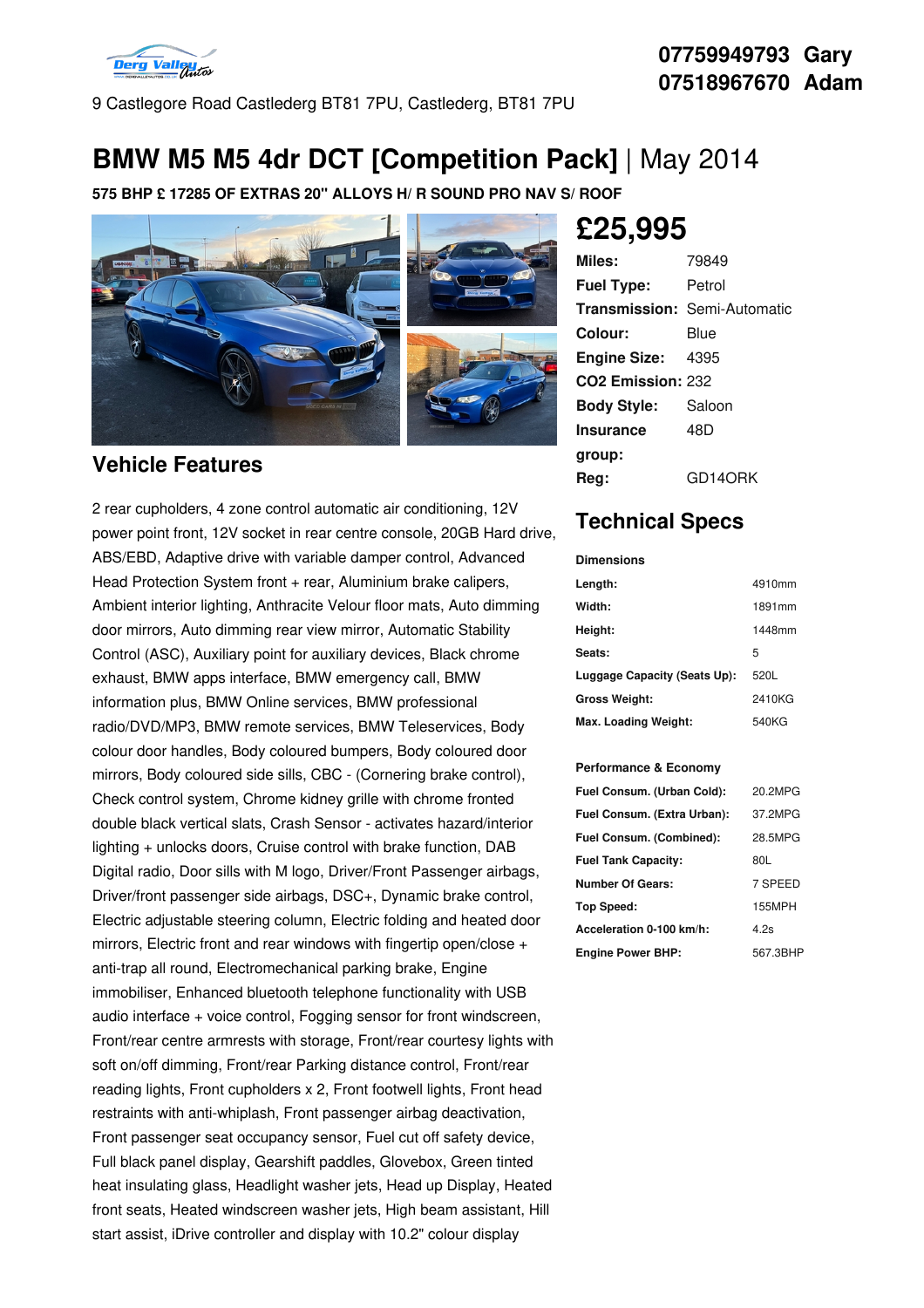monitor, Inertia reel front seatbelts, Isofix rear child seat preparation, Keyless ignition, Locking wheel bolts, Luggage compartment release button in drivers A pillar, Luggage compartment with electric unlocking via key remote control, M instrument panel, M mobility system (flattyre repair system), M Sport multifunction leather steering wheel, Navigation System Professional Multimedia, On board computer, Outside temperature display, Personal Profile, Rain sensor with auto light activation system, Real time traffic information, Rear door child safety locks, Rear headrests, Remote central locking, Remote control Thatcham category 1 alarm, Securing rings in luggage compartment, Service interval indicator, Servotronic PAS, Shark fin roof aerial, Speed limiter, Sports exhaust, Sports suspension, Sunvisors with illuminated vanity mirrors, Three inertia reel rear seatbelts, Tyre pressure monitoring system, Variable Damper Control, Warning triangle and first aid kit, Xenon headlights + auto headlight adjust

### **Vehicle Description**

**\*20" COMPETITION ALLOYS** \*COMPETITION PACKAGE \*PROFESSIONAL SAT NAV \*HEAD UP DISPLAY \*HARMAN KARDON SOUND SYSTEM \*BLUETOOTH AUDIO STREAMING \*REVERSING CAMERA \*FRONT REAR PARKING SENSORS \*HIGH BEAM ASSIST \*XENON HEADLIGHTS \*PIANO BLACK INTERIOR TRIM \*FULL BLACK MERINO LEATHER \*ELECTRIC SEATS \*HEATED FRONT SEATS \*HEATED REAR SEATS \*HEATED STEERING WHEEL \*SUNROOF \*SOFT CLOSING DOORS \*ELECTRIC BOOT \*SERVICE HISTORY \*MONTE CARLO BLUE \*MOT TO 06/03/2023

#### **CAR IN VERY GOOD CONDITION**

#### **£17,285 OF FACTORY EXTRAS**

**EXCELLENT FINANCE PACKAGES AVAILABLE TRADE INS WELCOME APPLY FOR FINANCE ONLINE**

**DEAL NCLUDES: 1. FULL SERVICE CHECK OVER**